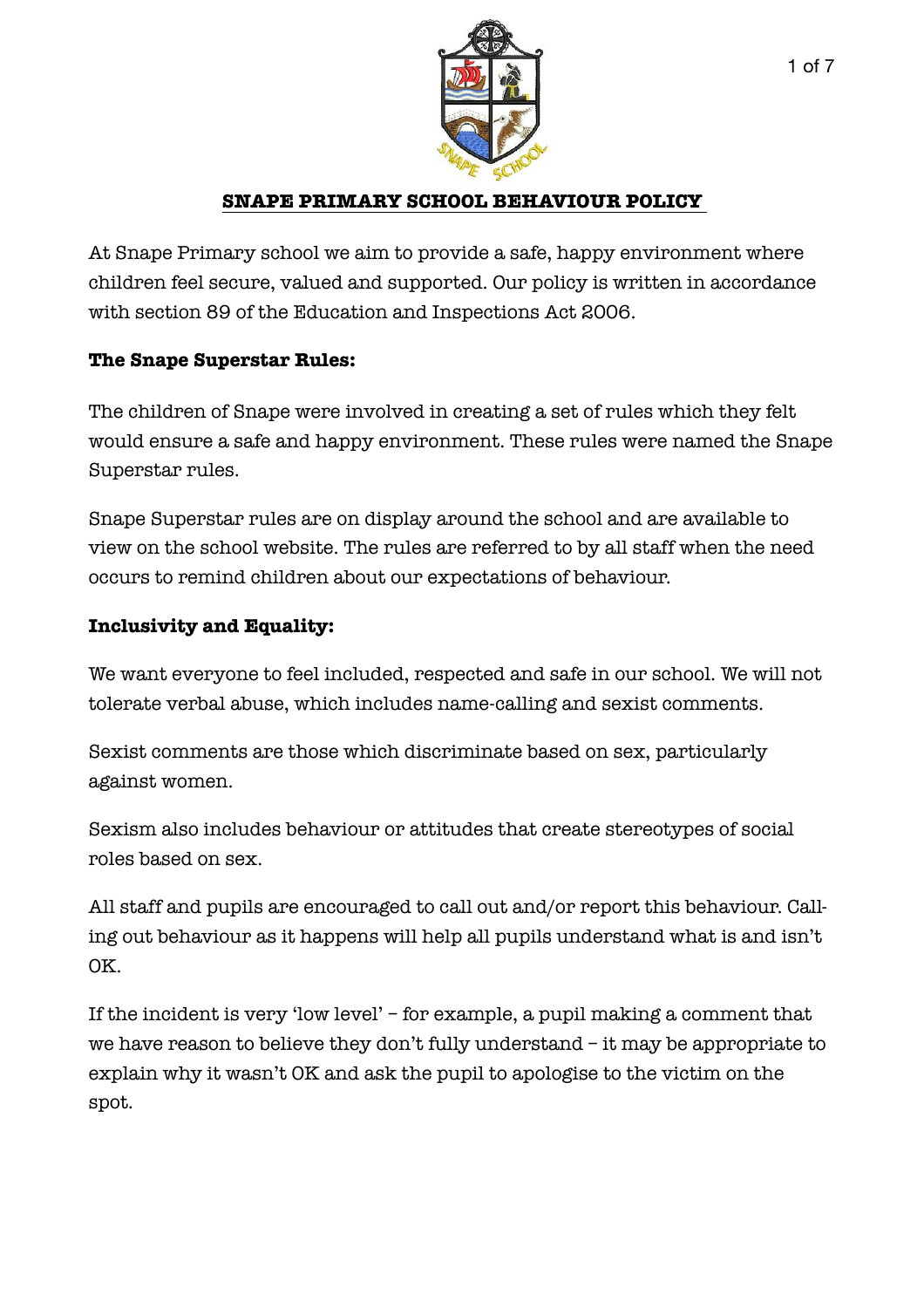If pupils make these comments, we will:

- 1. Ask them to apologise to anyone the comment was directed at
- 2. Support and educate them to improve their behaviour. For example by using it as an opportunity to encourage a class discussion about appropriate and inappropriate language
- 3. Monitor their behaviour for any recurrence
- 4. Talk to the parent face to face (or call if not possible) if the pupil refuses to apologise in the first instance

Our RSE curriculum will cover what healthy and respectful behaviour towards one another looks like and covers important areas such as:

- Consent
- What respectful behaviour looks like
- Body confidence and self-esteem
- Healthy relationships

#### **Rewards:**

Children are rewarded with verbal praise as well as stickers.We believe it is important that children know why they are receiving praise. We reward for showing learning 'muscles' e.g. trying again even if it's hard or sticking at something with great concentration..

Every fortnight children who have shown exceptional attitude, behaviour or achievement are rewarded in our Friday celebration assembly with a Headteacher's certificate. Names are recorded on our fortnightly newsletter.

Throughout the school pupils are rewarded for exceptional behaviour and achievement by all school staff with verbal praise, stickers or their own class rewards. We also make sure we continually celebrate learning successes by sending children to different classes to share and also sending children to share their successes with the headteacher. As we are a small school and have good relationships with the parents we are also able to let parents/ carers at the school gate know when children have done something extra special.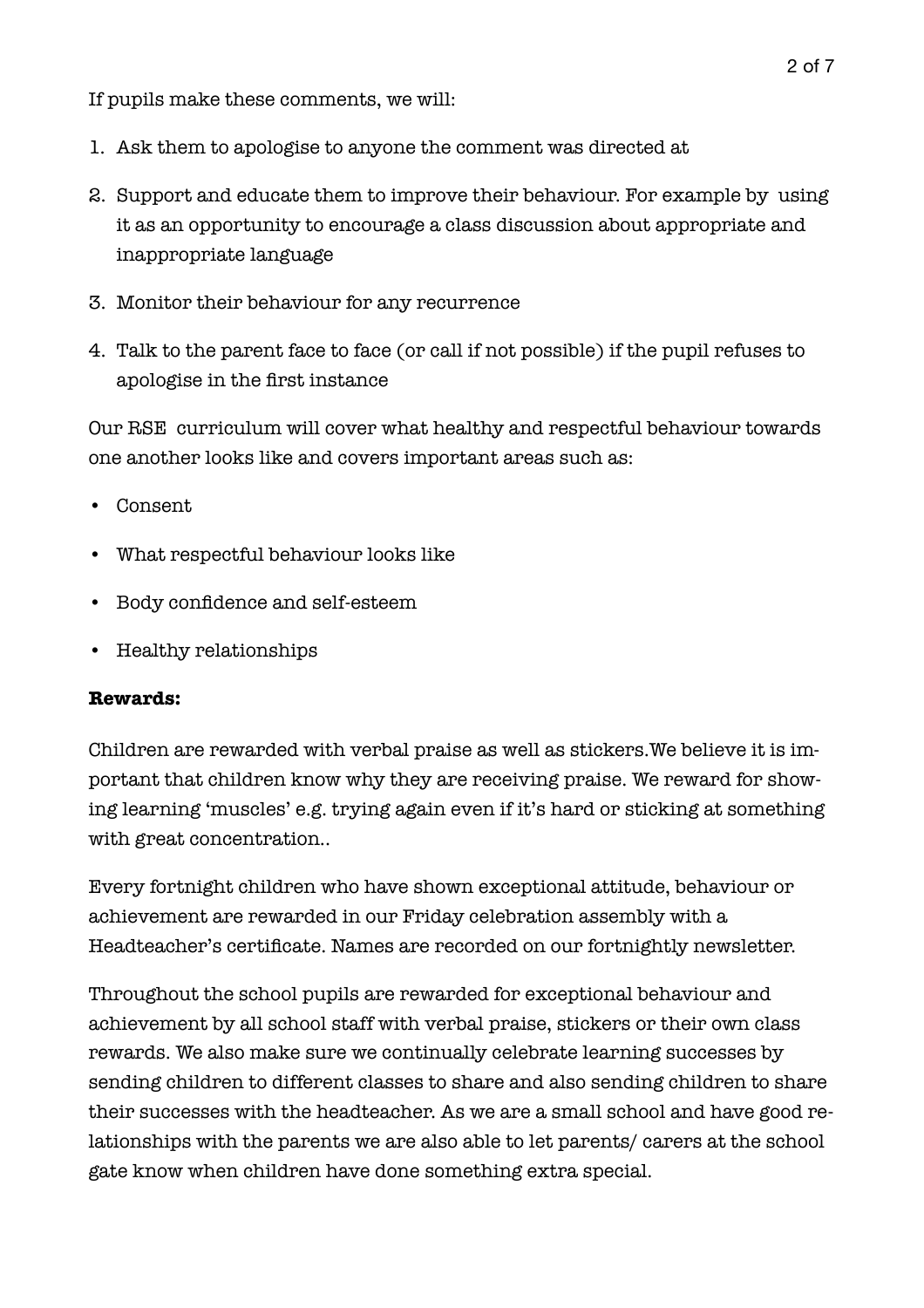### **Playtime**

Stickers are given out at playtime and during lunchtime –for example, MDSAs give out healthy eating stickers or stickers to encourage fussy eaters to try different foods/eat a little more.

#### **Consequences**

At Snape we believe that if somebody chooses not to follow the Snape Superstar Rules they have chosen to accept a consequence to their behaviour.

We have a simple yellow and red card system.

Within class, around school and at playtimes everybody uses the same system. If a child has chosen not to follow the rules will be reminded with a yellow card. For example:

Talking, not being ready to listen rocking on chairs fiddling with pencils wandering around the classroom not following instructions.

nd

 $A2$ yellow card will be issued if the inappropriate behaviour continues.

If the child chooses to continue with inappropriate behaviour then a RED card is issued and the incident is recorded. This is closely monitored by all staff. The child is sent to another classroom for the rest of the learning session.

New sessions mean new start with the card system.

Sessions are: 9.10- 9.30 Assembly

9.45-10.30- 1st session

10.30-10.45- Playtime

10.45-12.05/10- 2nd session

- 12.05-1.05- Lunchtime
- 1.05-2.10- 3rd session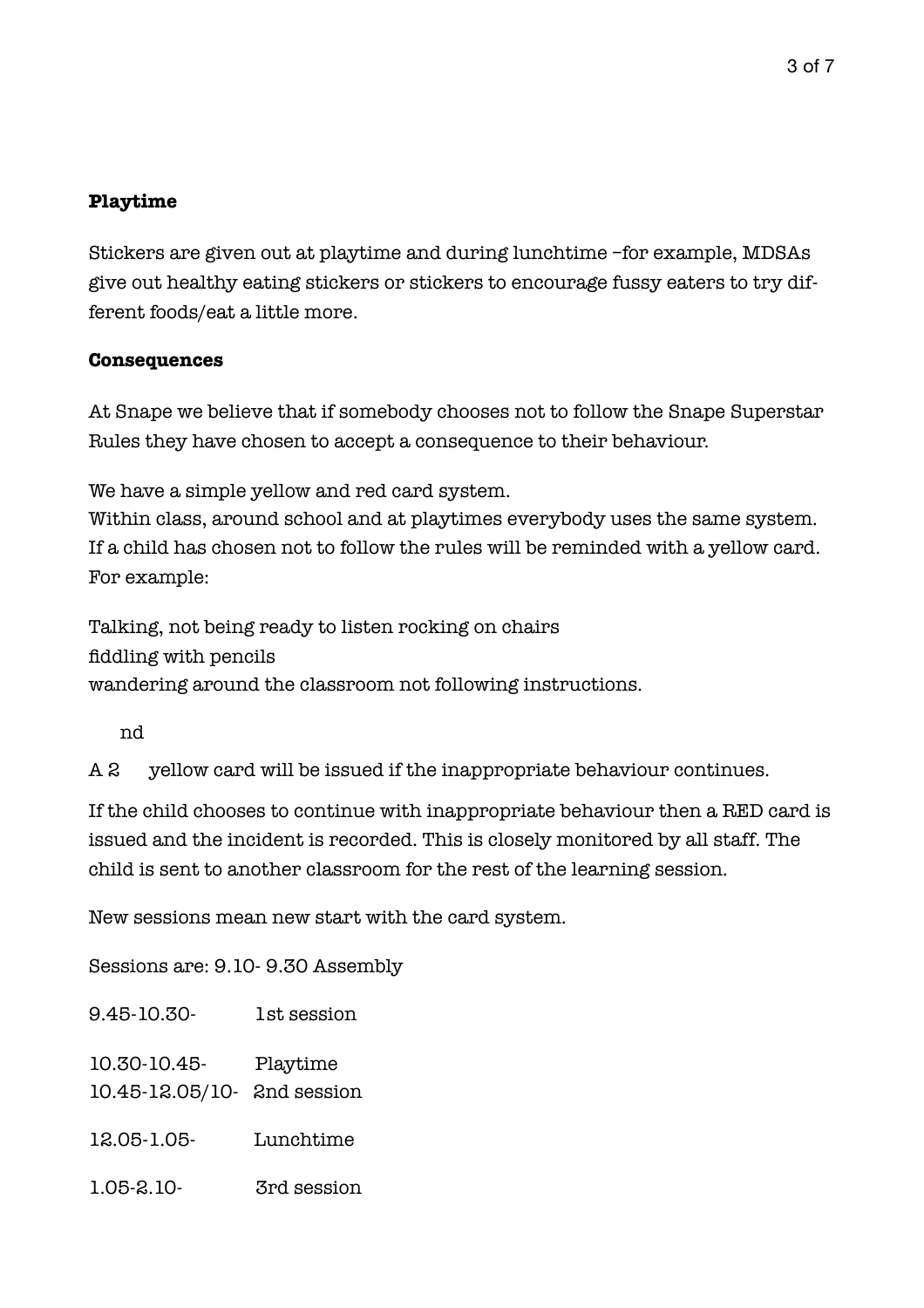3.00-3.15- Story

### **Playtime consequences**

If behaviour is repeated outside in the playground the same system can be used but the child will be sent in to sit in the library/in a classroom with a member of staff.

If the behaviour is more serious– e.g. back chatting or gesturing such as shrugging, hitting, spitting, kicking, biting, swearing, refusal to take adult direction, a child will be given time in detention. All detentions will be recorded in the red 'putting it right' book. The child will stay in during a lunch/ break time, sitting with either the HT or other member of staff.

If this behaviour reoccurs then the class teacher will speak with the parents/ carers and work together with the child to enable them to re-engage with learning.

Sometimes there may be complex reasons for a child's behaviour. The card system and time outs are still used in this case but alongside other strategies drawn up on Provision maps and Pastoral Support Plans (PSPs). Strategies adopted will be specifically tailored to the child's needs and will be time specific, reviewed regularly and shared with all parties involved in supporting the child. Other agencies may be contacted for additional support via the SENCO; this may include agencies such as the County Inclusive Support Service (CISS) ,CAMHS, Family Support worker from the Early Help team or a Social Worker working on wishes and feelings from the Social Work Team.

# **Logging behaviour:**

We keep careful, detailed chronologies for those children who need them but we also log behaviours in our 'putting it right book' with the actions we took so that our children can see that all their contributions we recorded. We ensure children are able to give their side of the story before we talk through how to put it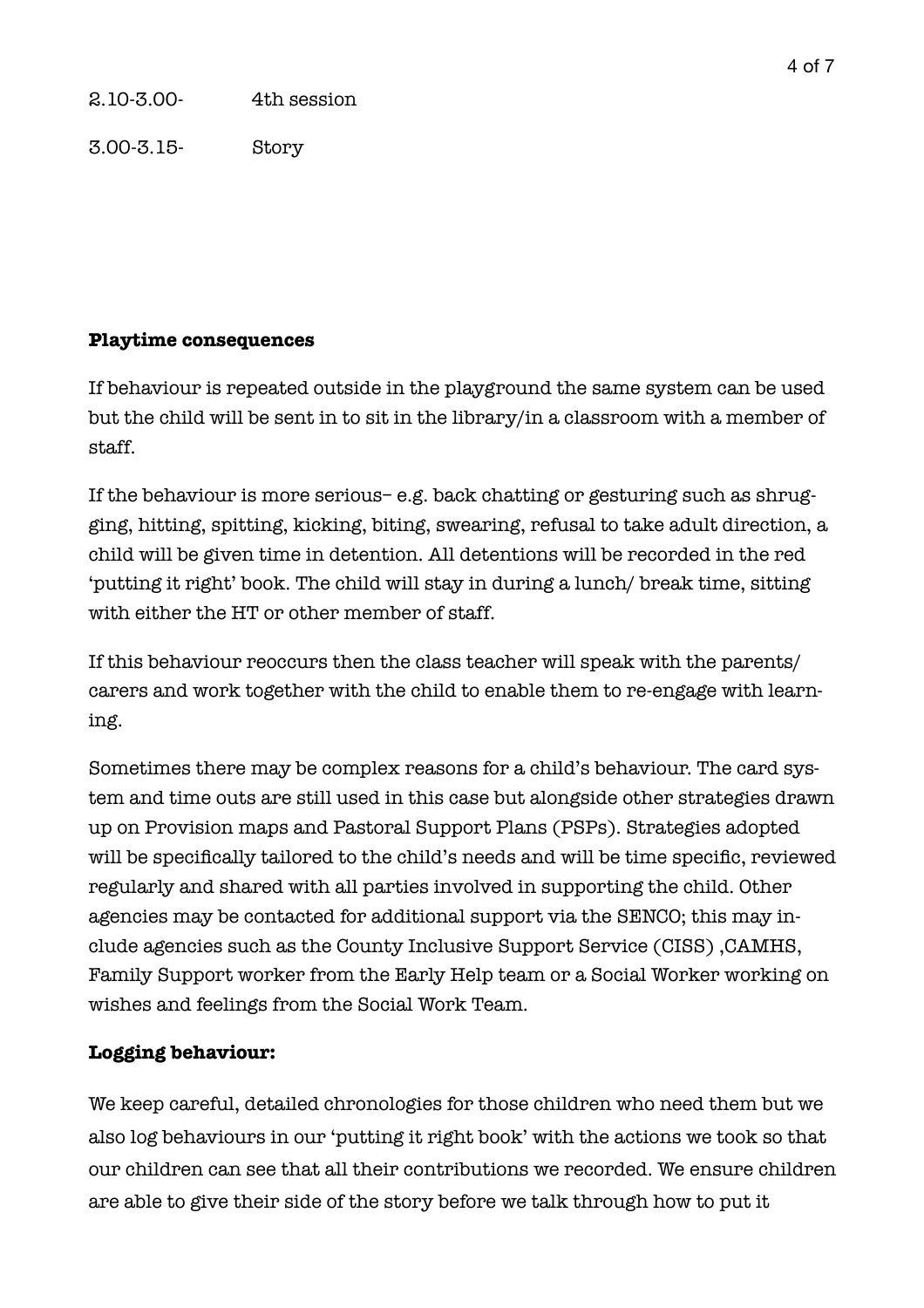right.We refer to the Snape Superstar rules (see end of policy). If there is a consequence issued we then tick to say it has been done and are conscience about re-iterating: that's it…fresh start now.

**Reasonable Force: The Education and Inspections Act stipulates that reasonable force may be used by a person who is, in relation to a pupil, a member of the staff of any school at which education is provided for the pupil. The power conferred may be exercised where:-** 

- 1. a) the member of staff and the pupil are on the premises of the school in question, or
- 2. b) they are elsewhere and the member of the staff has lawful control or charge of the pupil concerned e.g. teachers, TAs, LSAs and MDAs

'....A person to whom this section applies may use such force as is reasonable in the circumstances for the purpose of preventing a pupil from doing (or continuing to do) any of the following, namely –

1. a) committing any offence

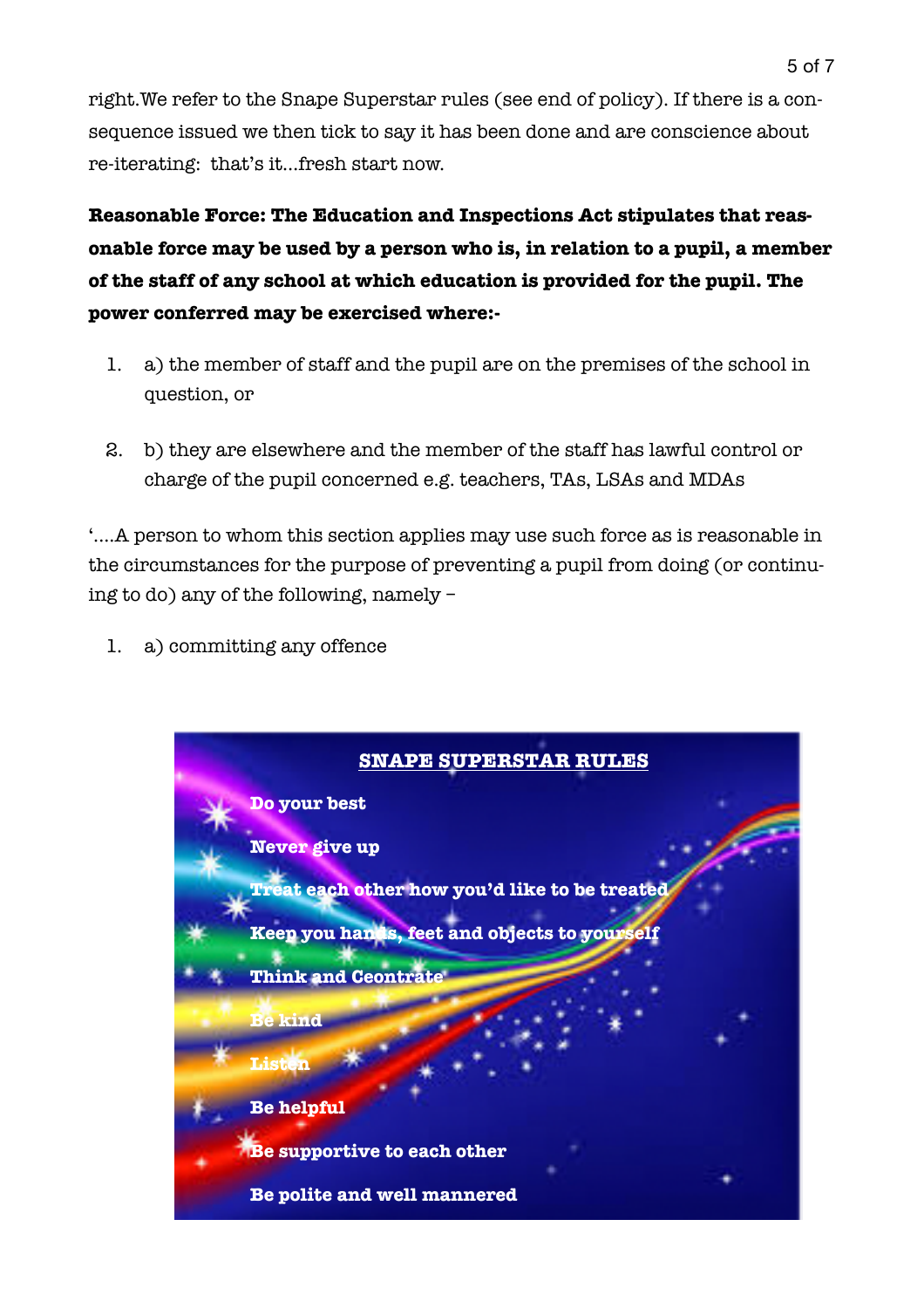- 2. b) causing personal injury to, or damage to the property of, any persons (including the pupil themselves), or
- 3. c) prejudicing the maintenance of good order and discipline at the school or among any pupils receiving education at the school, whether during a teaching session or otherwise.

An 'offence' covers behaviour by younger pupils that would be an offence if they had attained the age of criminal responsibility. This means that although the law says a child of under 10 years of age is incapable of committing an offence, you should intervene to prevent any offence regardless of the age of the child. (part 7, section 9)

At Snape, if different sanctions have been applied and the child has chosen not to follow them it may be necessary to use restraint or physical intervention to keep everybody safe. If physical intervention has taken place all staff involved will complete the school's record of restraint form. The child's parent/carer will also be informed.

## **Exclusion**

Consistent disruptive behaviour, inability to work within the School Behaviour Policy or abusive behaviour may result in fixed term exclusion.

The school follows Suffolk County Guidelines. Any child considered to be in danger of exclusion will have a PSP and written evidence should be kept from the members of staff who have regular contact with the child.

If the child's behaviour is such that it is so disruptive as to cause a health and safety risk (either to the child itself or to others) then a risk assessment will be draw up.

It may be agreed to go to a part time education plan or to seek further help from other 'experts' in the behaviour field to ensure the best help possible for that pupil.